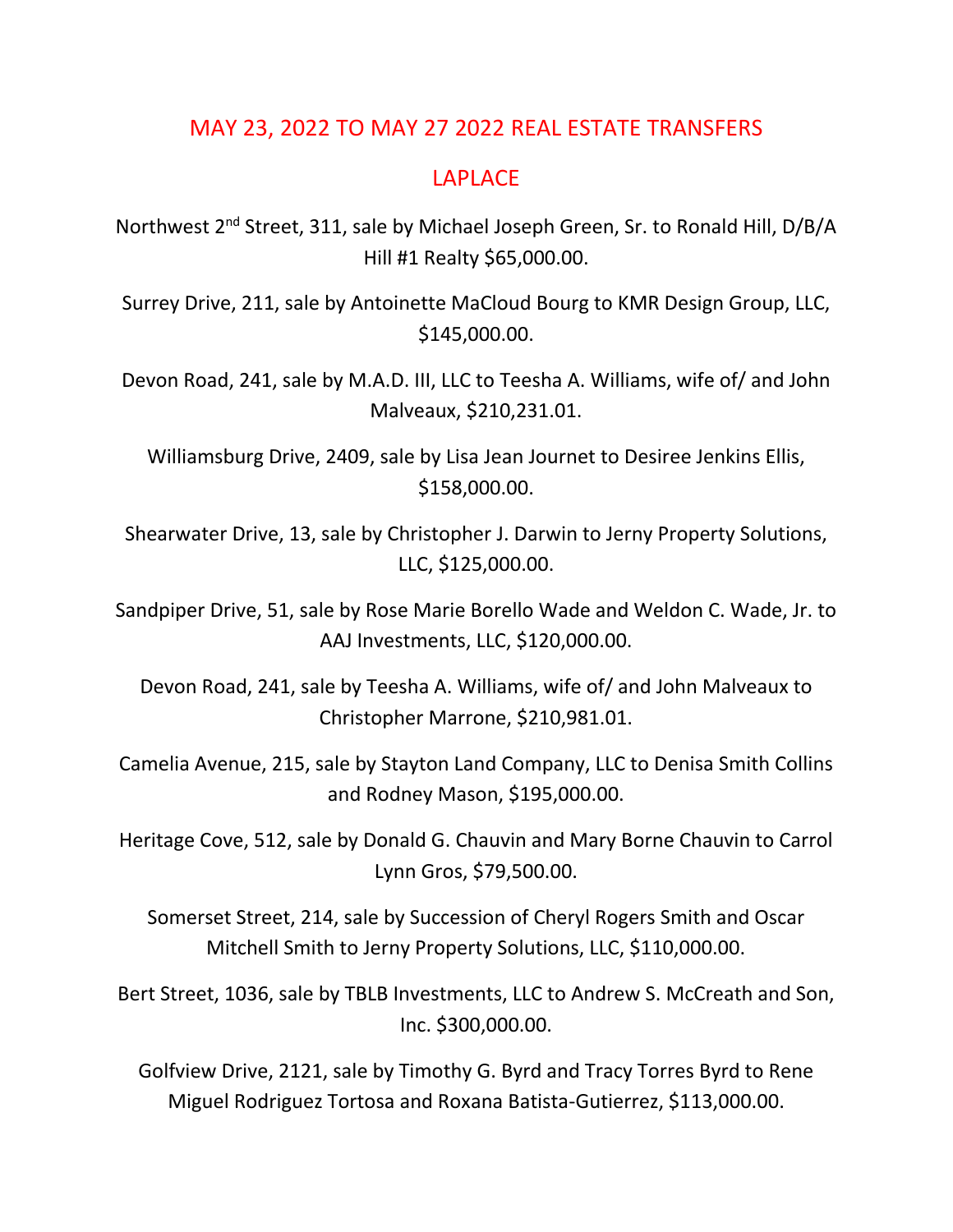Cartier Drive, 2512, sale by Stephanie Williams Rodriguez and Edward Rodriguez to Patricia A. Jones and Wendell Jones, \$225,000.00.

Lot 6, Square D, LaPlace Heights Subdivision, sale by Patrick Scarkino to Araceli Lorenzo DeFelipe, wife of/ and Reynaldo Felipe Mejia, \$30,000.00.

Cambridge Drive, 2600, sale by Jerilyn Collins to Johnny Nguyen, \$113,000.00.

Derek Lane, 55, sale by Louis Walter Noah to Westbrook Tchoupitoulas, LLC, \$142,000.00.

Somerset Street, 204, sale by Gregg J. Stein and Celeste Becnel Stein to Roger Alexander Caceres Mairena and Helen Medina Mairena, \$277,500.00.

Virginian Colony Avenue, 2612, sale by Jennifer Berthelot Brock to Narda Garcia Bonilla, wife of/ and Carlos Ernesto Bonilla, \$179,000.00.

## RESERVE

Northwest 2nd Street, 311, sale by Michael Joseph Green, Sr. to Ronald Hill, D/B/A Hill #1 Realty \$65,000.00.A portion of the Elias Madere Tract, 50 feet front on Madere Lane, 84' feet by property of Daniel and Glenn Madere, or assigns; rear by property of T. Voisin Estate, or assigns, Donation by Simone Marie Hildenbrand Vicknair to Melissa Vicknair Glorioso, Undisclosed Amount.

West 1<sup>st</sup> Street, 262, sale by David Joseph Weber and Jeanne Bourgeois Weber to Ched Joseph Edler, Jr., \$45,000.00.

East 30<sup>th</sup> Street, 200, Donation by Brent E. White to Sharday White Kaplan, Undisclosed Amount.

Homewood Place, 281, sale by Chioma, LLC to Christian Jones, \$160,000.00.

NW 2<sup>nd</sup> Street, 471, Donation by Jeil Teague, Sr. and Reshonda Teague to Karsten DeShawn Ferrygood, Jr., Undisclosed Amount.